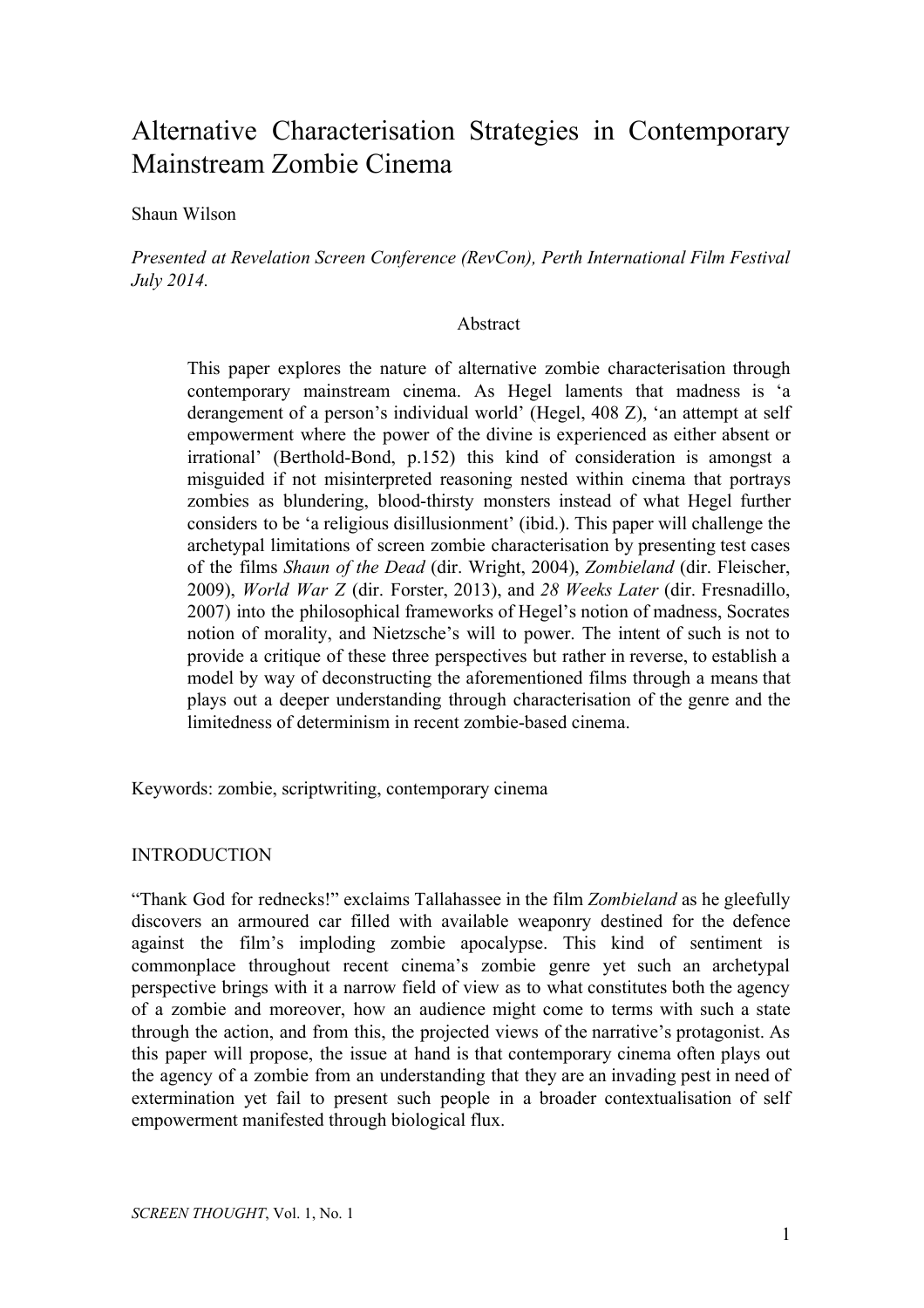To come to terms with this idea, we must first consider the role of zombies as that of two fundamental principles which are understood through the terms of transformation and empowerment. The first, transformation, explicating what I will refer to hereafter as Zombie Type A, is commonly fixated on the notion that ghouls have risen from the grave or that the living have been infected by some kind of virus, imbued through a key narrative plot point such as contamination, a military conspiracy, or a biological interference which thereby transcends the mind and the body into an acute level of rapid mutation. This fictive process then causes immediate death followed on by a state commonly understood throughout zombie films as being 'un-dead'. Zombie Type A, in this instance, becomes a first generation zombie whereby transformation has occurred from an event driving the narrative through an immediate distinction, separating the protagonist – the living - from the antagonist – the un-dead. We see this in the film *World War Z* when the rapid mutation of a deadly virus kills the general populace who in turn become an army of undead agents, rampaging through cities and towns in a blood lusting array of global anarchy.

Such a corporeal transformation renders the victims of this virus into an immediate state of flux yet in doing so merely projects a modern audience into a conventional territory thus depicting an archetypal flesh eating, homicidal character whom we can undeniably recognise as a zombie. With this regard, it becomes clear that we ought to consider the Zombie Type A agent as a type of homogenised character device which is exploited by writers and producers of screen zombies to such an effect that the only substantial character development in these kinds of films occur through the protagonist fighting their way through a flesh-eating pandemic. What indeed, of course, is problematic about this way of portraying zombies is in what I argue to be a cheapened process of 'monsterfication' dominated by set of a bland and hollow antagonist structures which simply do not take into account of any deeper or more emotive ways of developing the undead from their existing idiotic evilness. Such a systemic approach throughout contemporary cinema brings with it a limited methodology, which sees genre restricted through a narrow scope as to what constitutes the behaviour, and from this, the limited being of a zombie.

Yet with regards to the second principle, empowerment, I propose to identify that this limitedness is located in the theorem adopted by filmmakers thus directly responsible for the repetitious restriction of zombie character development; ultimately hampering the character's capacity to develop and engage through deterministic processes. Unlike the transformative notion of categorising Zombie Type A through an event-based scenario, what propels the action of the proposed Zombie Type B occurs through directive empowerment that, as such, defines how and why a zombie will engage to others and also through the world around them. Situating a Zombie Type B character into a narrative which has already established the pending event or cause of viral mutation opens up a wider expansion for the zombie character to evolve into something else. Yet there is little if any indication that such areas of assessment have been advanced throughout contemporary cinema. For example, *Shaun of the Dead* portrayed zombies as quintessential Zombie Type A agents. As the narrative in the movie unfolds, the writers positioned their zombies into the story 'by not allowing the viewer to determine what actually happened' (Munz, p.134) yet by the end of the film, the protagonists merely pacify the remaining monsters into restrained 'attractions' for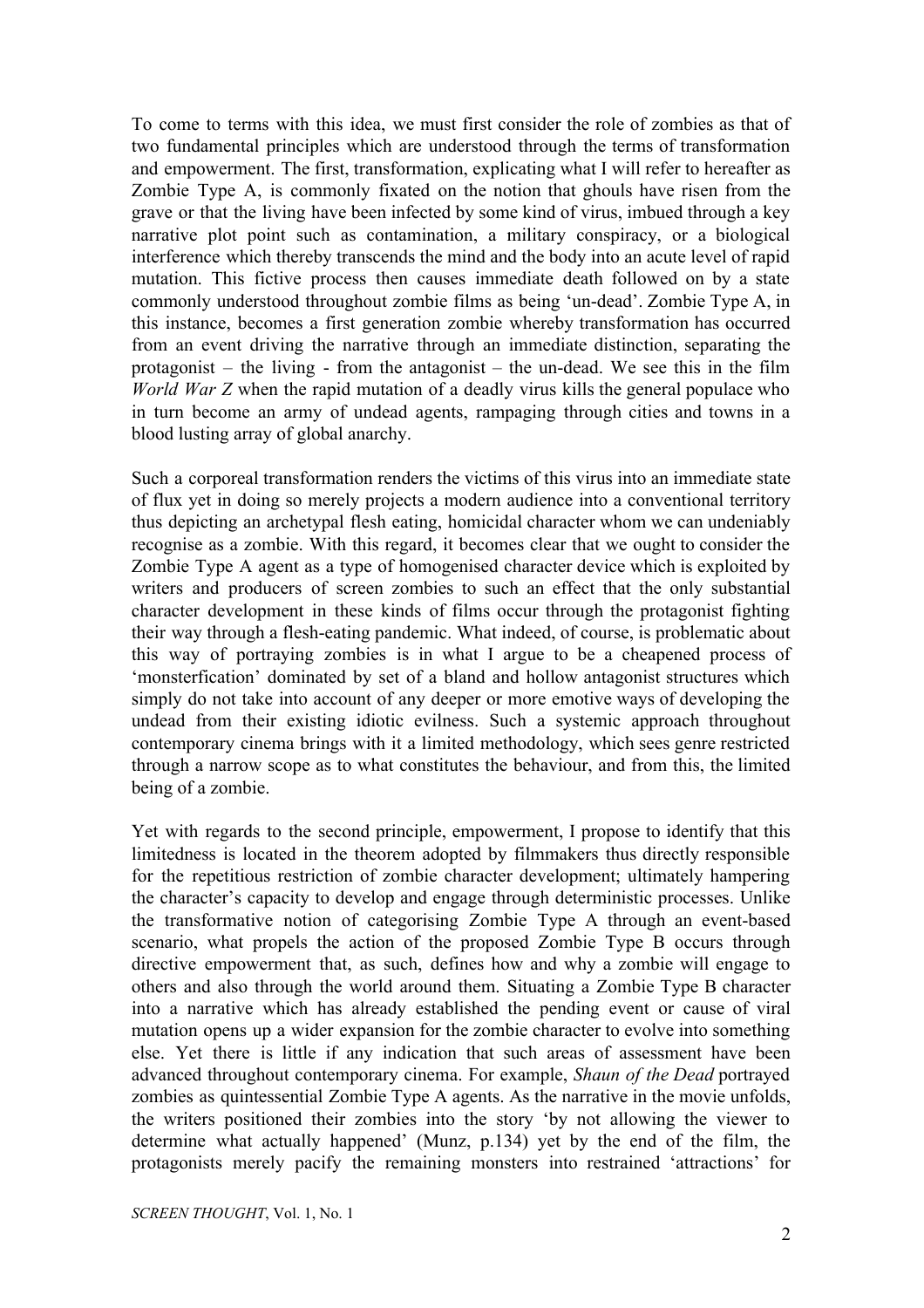themselves to control. This appeasement did not however lead a Type A into a Type B model where, in doing so, would have made the film into a more original and unique representation of the undead. Yet the limitedness of antagonist characters in *Shaun of the Dead* chose to focus instead on the devices of irony to propel and contrast Shaun, the anti-hero protagonist, into a series of events that promoted the character's transformation to emotional prosperity while leaving the zombie characters fundamentally stranded in their inability to progress and develop beyond their fictive state. This is not to say that the film was bad nor have the writers produced a mediocre script. It is rather an indication that the writers have not intentionally explored, or at the very least, have not been allowed by producers or studios to explore a greater developmental stage for their zombie characters. It is this very reason, I claim, that contemporary cinema might ought to consider withholding the continuation of such attested monster lineages in such a packaged and predictable method.

We do see, at the conclusion of *Shaun of the Dead,* a montage of television clips which feature pacified zombies eating each other in ghoul-themed game shows as well as a chained zombie who inhabits *Shaun's* garden shed. Yet the writers failed to take this concept one step further by giving the zombies a more unified process of deterministic agency. The issue for *Shaun of the Dead* is that progression once again unfolds through and for the living. Unfortunately for this purpose, characterisation stops once the living dies then metamorphoses into a zombie. It is this factor that instigates the restrictive practice of denying the undead an opportunity to advance through cinematic narrative.

The commonality amongst recent zombie films is that the undead are presented as being a type of collective antagonist pitted against a group of protagonists who are forced to fight their way out of an often-apocalyptic event. In doing so, the wider dilemma for the genre is that it merely presents a range of situations whereby transformed people are developed as perpetrators and that such people have no valid place, or at the very least are forbidden to engage in societal structures just as they themselves suffer a reduction of intermediate differentiation between their own subjectivity and the ways in which their capacity for self determination is removed. What I argue in this instance is that zombies have an underdeveloped scope brought about by their situated agency which has distinct capabilities in need of expansion so as to be evolved further into a more enriching type of character. The way this can be achieved through narrative is by consideration of a set of key philosophical ideas, which I refer to hereafter as 'conditions', lending themselves to the advancement of zombie characterisation thus being madness, morality, and will to power.

Zombies have historically existed in cinema as being undead, caught in a nexus between the living and death but they have also existed in other contexts which affect their on screen characterisation. 'In philosophy of mind, 'zombie' is a technical term for a rather specific kind of creature that features large in philosophical thought experiments. [As] a philosophical zombie, as opposed to a Hollywood zombie, is an exact physical duplicate of a human being that lacks consciousness' (Goff) what is of interest to this paper is how removing the notion of 'lacks consciousness' can dramatically change a zombie to then give it determinate reasoning above what has been commonplace throughout formulaic instances.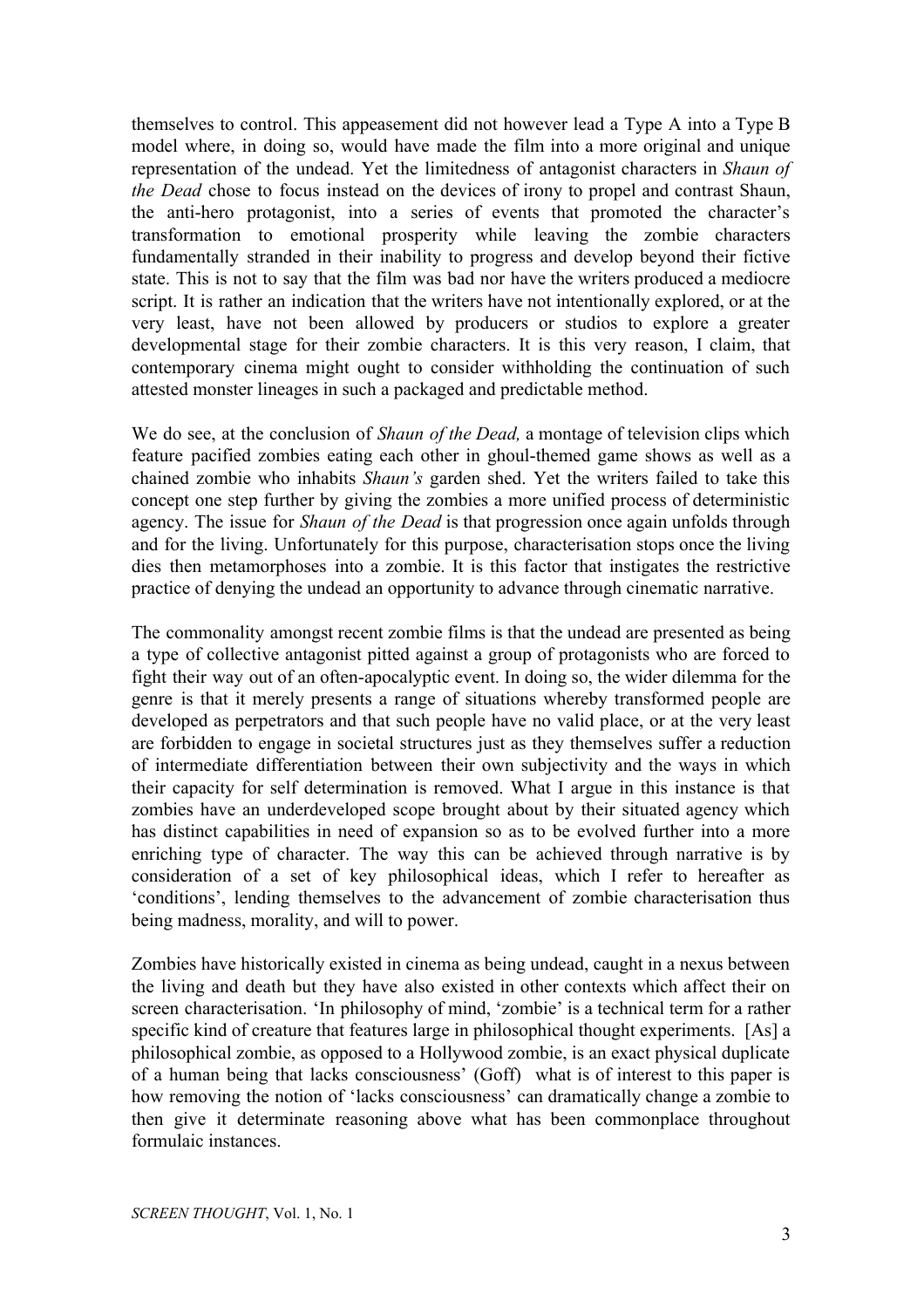The first and perhaps more common variety of this formula is a zombie rising from the dead who exists as a 'reanimated corpse that feeds on living human flesh' (Brookes 2003) not unlike the medieval manifestations of ghouls whereby 'the souls of the dead could return to earth one day and haunt the living' (Wade, 1995). 'These awakened dead took the form of an emancipated corpse and they wandered around graveyards at night' (Munz et al, p.134). A quintessential example is located in the music video clip *Thriller* (dir. Landis, 1984) where we see ghouls climbing up out of numerous graves to occupy Brookes notion of a 'reanimation' state. Another type was that the living were rapidly killed then returned in an undead state yet either way, the bodies of such victims engaged through an arbitrary transformation which defied natural agency and thus presented each character through a supernatural event.

This transformation can indeed be observed through the considerations of voodoo practice yet the problem with this approach for a scriptwriter is that by its very nature, voodoo themes, however limiting, surmount the action where people are succumbed to, and are paradoxically caught in, a lack of agency brought about by a chemical state of hibernation and therefore endure a limited capacity to make deterministic judgements. Such approaches delineate our screen zombies into nothing more than single minded ghouls who combine the desire of hunger with unstoppable, blood lusting anger. We see this in *Shaun of the Dead* as much as we do in *World War Z* so to make any distinctions between how each movie presents its own definition of screen zombies is that we see very little separation, which, of course, is an underlying issue for both the causality of human determinism and universal determinism. In a broader context, if we understand that human determinism is such that 'all humans are fully determined by preceding events' (Litch, p.144) and universal determinism exists where 'every event has a cause that fully determines it' (ibid, p.142) then the consideration of the supernatural has little to offer a scriptwriter because the populist genre manifests the antagonist - the zombie as limited by universal determinism and the protagonist - the living - bound by the more widely accessible human determinism. Yet if we reverse these conditions whereby the protagonist is effected by universal determinism and the antagonist is bounded by human determinism, the abilities of zombie agency then expand simply because they, as moving agents, are allowed to make judgements impacted by the secondary effects of universal determinism and subsequently have then more scope within their own characterisation to be able to engage determinant values, and as we will later read, morality, based on the impact of their own surroundings rather than simply having the potential to access their own agency bound through the absence of morality.

With this in mind, these two types of determinism are useful to understand when examining the motivations of characterisation. Thus contrasting the characters of the living and the undead on screen inasmuch as the conditions brought about from these opposites do, on the one hand, intersect with the positions of madness, morality, and will to power in their own right while on the other, explicate a value located in the characters themselves which allows for a more deterministic approach in establishing stronger written characters. With regards to contrast, there is little evidence to suggest otherwise that contemporary zombie cinema is based on defining zombies by the humans they entangle whereby the undead themselves 'are defined to a great extent in relation to those human beings who serve as victims, accomplices, or destroyers of the undead' (Waller, p.280). This prompts us to arrive at a point where zombies are, in the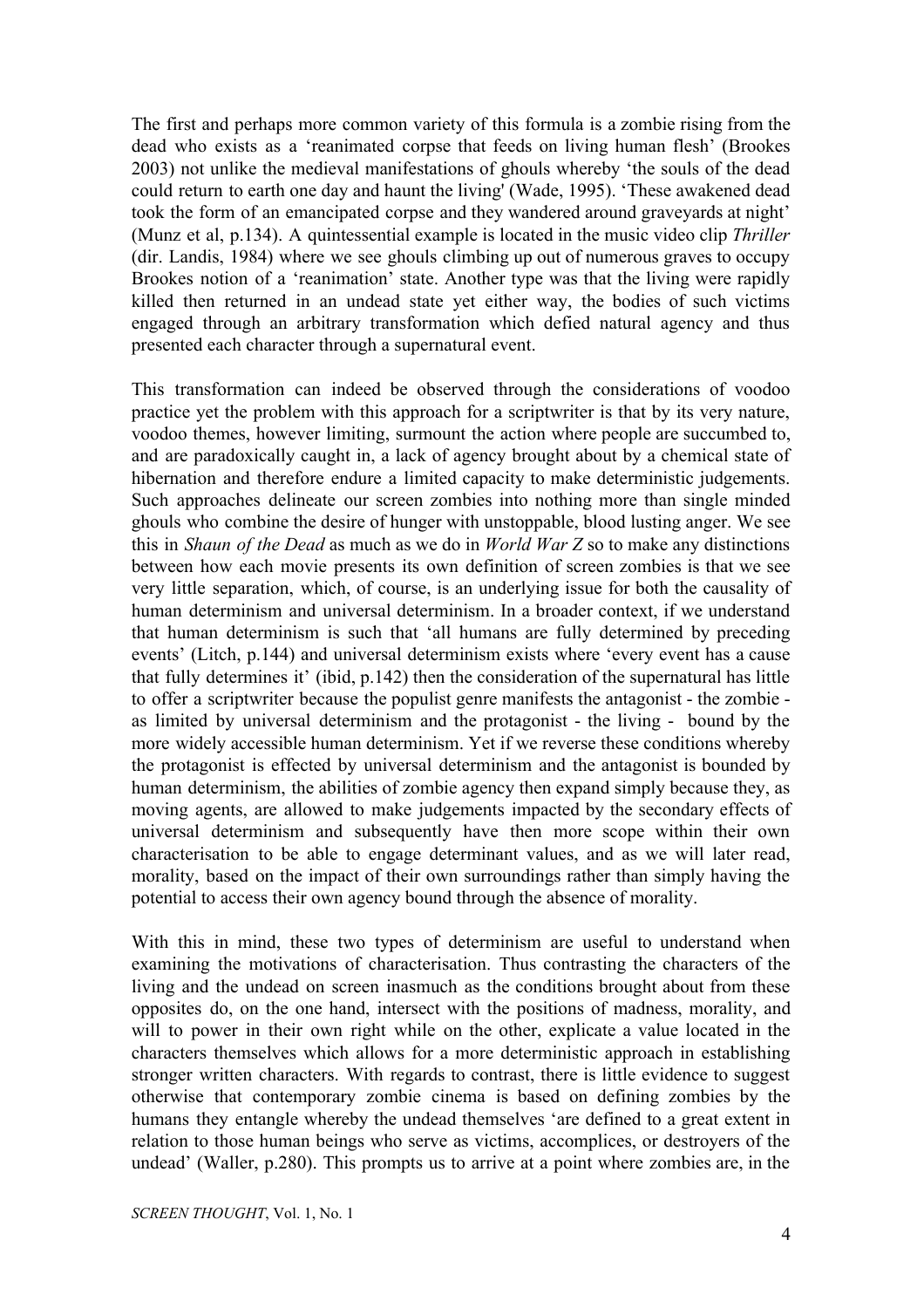case of *Zombieland,* for example, given meaning only by the living with whom they contrast. Yet the question for the writer's process is how can such characterisation be changed and given a more direct role for zombies to embrace with determinism without relying on humans to define and contrast their own identity through such transcendental agency?

# **CONDITIONS**

A proposition to answer this question will be comprised of three additive conditions. The first of which relates to Hegel where the philosopher presents the notion of 'verrücktheit' (madness) as a disease of the spirit thus aligning the condition to 'an attempt at self empowerment where the power of the divine is experienced as either absent or irrational' (Berthold-Bond, p.152). Such an approach can be considered an important method of coming to terms with the characterisation of Zombie Type B primarily because what Hegel establishes is that madness is not of a purely cognitive-based infliction but instead extends further to the spirit thus opening up a wider field of interrogation primarily due to the spirit in a Hegelian sense determines the holistic actions of the body not necessarily governed by cognitive means. 'One of the features of Hegel's conception of madness which sets it apart from other theories of the turn of the eighteenth century is his phenomenological approach' (Berthold-Bond, p.37). Hegel's coining of the term 'nightlike abyss' was essentially brought about by an understanding that madness was an infliction of the mind, yet the spirit, Hegel considered, governed and controlled such an infliction. 'Hegel's notion of madness hinges on the dialectical tumult that ensues between desire and reason, emphasising the struggle to main mastery over the mind's experience of pain and suffering' (Mills, p.8). This of course leads us to Zombie Type A whose portrayal has no control in determining the distinction between desire and reason. We see this in the opening sequence of *Zombieland* whereby numerous instances of the living are chased and murdered by zombies who are themselves incapable of doing anything else. Returning to the notion of the 'nightlike abyss', this particular scene in *Zombieland* presents what Hegel makes reference to as 'within which a world of infinitely numerous images and presentations [are] without being in consciousness' (Hegel, p.153).

Yet the comprehension of Hegelian madness can in turn be considered to transcend Zombie Type A into Zombie Type B by using the notion of the spirit as a core device thanks to his phenomenological approach. As Berthold-Bond delineates that 'while his [Hegel's] middle path between opposing paradigms seek to acknowledge important insights of both empirical and philosophical psychologies, his speculative philosophy of medicine does not simply integrate both sides of this opposition, but goes beyond them' (ibid, p.37). Hegel's overall instances of regarding verrücktheit as a phenomenological construct assist in considering in this regards to a broadening of zombie characterisation. If the spirit has, in Hegel's discussion, the capacity to discipline madness, that is, to acknowledge the controlling of agency by human determinism, then one might argue that the spirit can also act as an agent of moral judgement.

Obviously, the zombie characters who feature in all of the discussed movies so far do not have morality in mind when rampaging through their daily occurrences. Thus the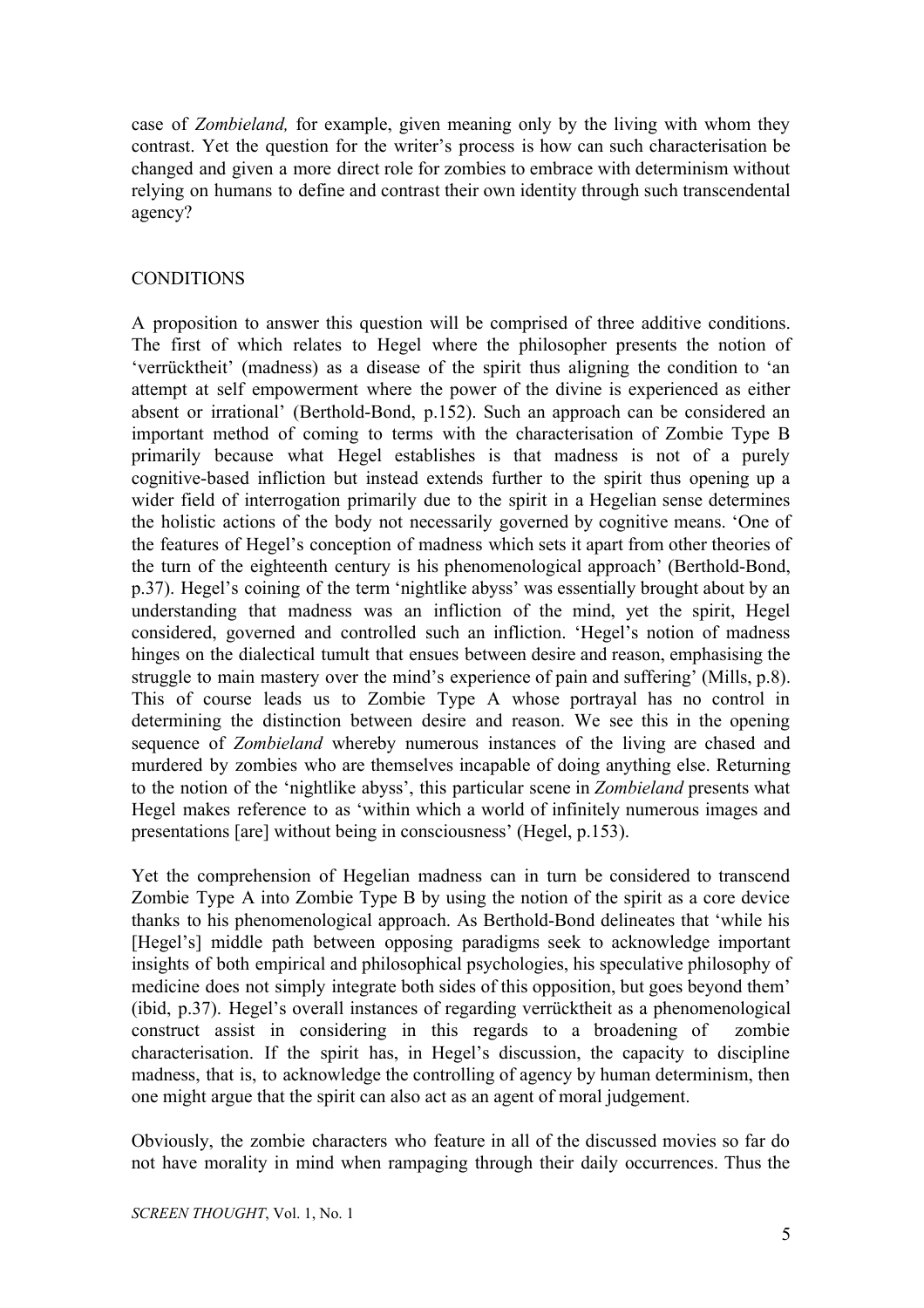second condition of morality introduces a *reason* for determinism to make judgement, understood as the *process*, to analyse why brain eating massacres may not be an entirely appropriate activity for the undead. While there has been much discussion by philosophers about the ideas of morality, Socratic morality is a notion to consider because it can only be achieved, according to Socrates, when an awareness of understanding is established through new knowledge. Maxwell comments that 'Socrates believed that the path to self improvement existed in gaining new knowledge. In order to become better human beings, we need to devote ourselves to developing a greater understanding' (Maxwell, p.1). The critical component of this approach, and the key element that will make such a transgression work, ensures that Zombie Type B engages determinism in a way that 'requires a capacity to learn. Zombies cannot learn and are stuck in their wandering, verbally limited, brain eating state' (ibid).

So what this means for a scriptwriter is rather simple - that zombies need have access to human determinism and by this process of new knowledge they, the character, will then potentially have the capacity to consider reason and after which, comes moral virtue. Yet if the gained deterministic values do not allow for the coming of terms of new knowledge then the pathway to morality, or at the very least, the *potentiality* to determine morality would be consequently lost. There seems to be an important relationship established in this instance between determinism and morality. Without morality as the *reason*, there seems little, if any, motivation as to why a screen zombie might ought be able to hold the capacity for moral judgement because without it, there would be no new knowledge at all. The zombie ought to be considered as having the abilities to review its actions and determine its own choices but these choices without morality would then still be of an instinctual base and without the holding moral virtue. A screen zombie therefore cannot be advanced unless it has a reason to choose from good or bad as opposed to what it does or does not desire. Without morality, our brain eating characters will still eat brains no matter how many times it considers the option to do so. Yet the problem with zombie morality is that if a Zombie Tape B character determines that a Zombie Type A is acting immoral, it will then have the ability to determine if they will defend against what it considers to be a wrong doing. Why this becomes problematic for cinema is that the screen zombie who determines morality may start to defend and protect the living against those who seek to attack them, and thus the same issue of bad zombies, as the antagonists, versus the good living, the protagonists, still takes place. In this instance though, it would helpful for a more dynamic story if the living were bad or if not all completely rotten, then have failings to suggest a weakness in their own morality.

An example of this can be found at the start of *28 Weeks Later* when the protagonist *Don* played by Robert Carlyle abandons his wife and a neighbours child in order to save himself despite his own moral judgement later urging him not to do so. As they soon appear to peril at the hands of the attacking zombies, who in this film are infected by the fictive rage virus, an overriding sense of guilt pervades him throughout the rest of the movie which arguably makes his character more complex and powerful than say, Brad Pitt's character *Gerry Lane* in *World War Z* who is, from the start of the movie, consistently heroic. Such accolades of *Gerry Lane*, the hero, and *Don*, the coward, are accelerated simply because their actions are contrasted with the bad zombies who, for both of these stories to exist, must stay constantly bad in order to support the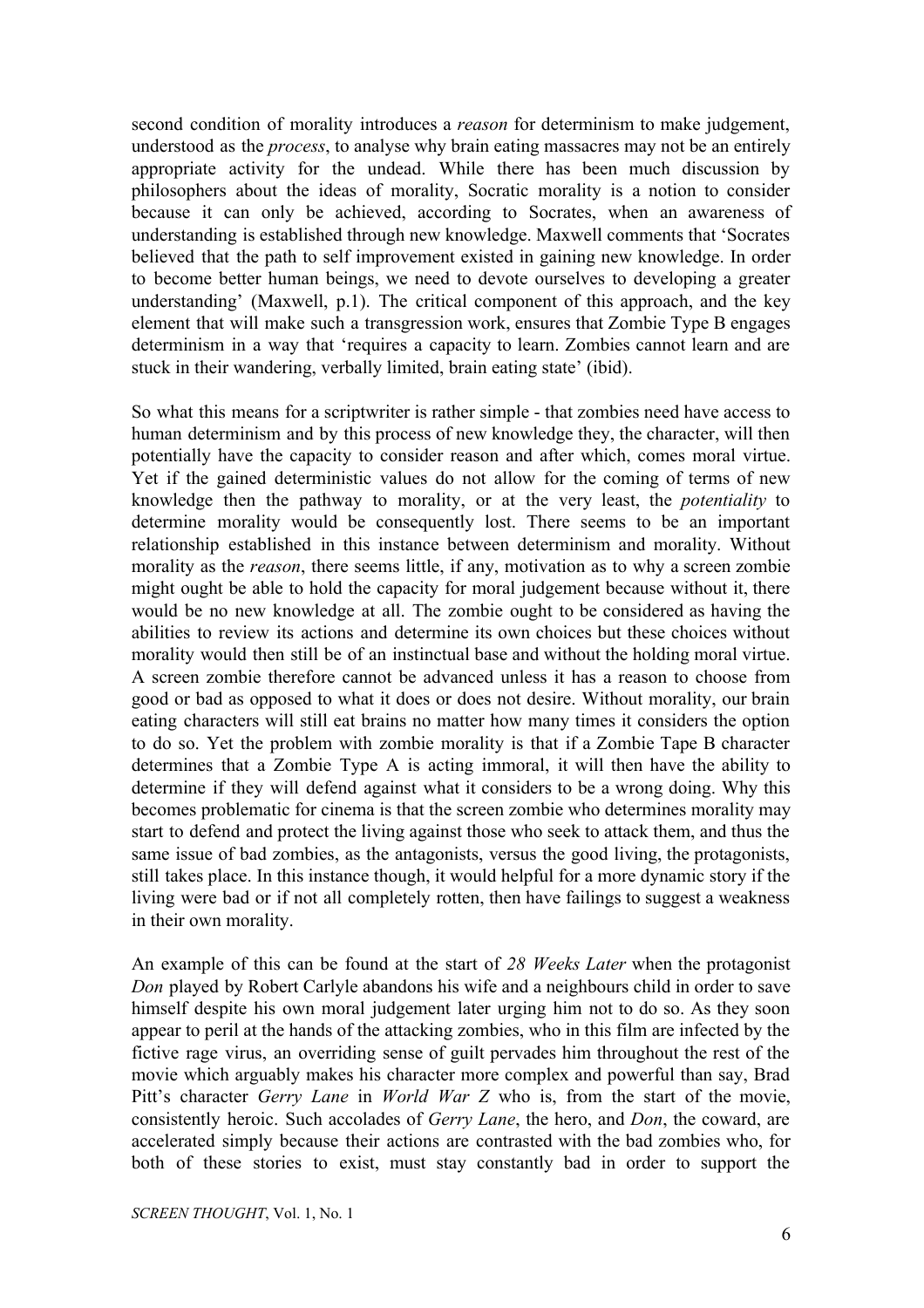protagonists journey from start to end. As *Don's* character contracts the rage virus and subsequently turns into a zombie, the ferocity of his zombie characterisation is accelerated because he transforms instantaneously from coward to ferocious killer. I argue that this contrasting nature propels the characterisation because the audience has something to contrast the zombie with which is not necessarily found in any great detail throughout the rest of the movie.

If zombies did have both human determinism and morality, in say, zombie *Don's* agency, then the distraction away from our contrasted protagonists would not be as stark and as such, if new knowledge is transferred to the zombies progression and not to the living, then how can the living be good if they do not enact on new knowledge to make their own agency act with moral virtue in the first place?

There is an argument to be said though that the screen zombies in *28 Weeks Later* do have deterministic tendencies yet have not advanced to recognise morality or if they have, none of them had decided to act on it. Once infected, these kind of screen zombies are far more dangerous than other examples from what we have seen in, say, *Zombieland*, simply because they choose to attack out of rage not hunger. Moral virtue gained from new knowledge as a condition then enables the scriptwriter to propel the story much deeper and idiosyncratic, as in the case of a story with the bad living and the good zombie. The living could very well be thought of as the perpetrator by the end of the movie just as the zombies be understood as the protagonist, thus by doing so, intentionally develop screen zombies away from such motivations of violence and genocide with the help of transforming themselves into a thinking agent rather than a biologically controlled entity.

The third condition pertains to a separation of terms located in Nietzsche's concept of will to power where he establishes a distinction between 'kraft' (force) and 'macht' (power). As Nietzsche considered kraft to be a universal strength and macht to be a determinant in how one can engage through kraft, the implication of such for zombie characterisation provides the means for a screenwriter or a producer to create and employ a more advanced type of character when taking note that kraft, thus comparative to a Zombie Type A agent which, in its advancement, leads to macht thus quintessentially, a Zombie Type B agent . As Nietzsche says that '...I have rediscovered the way that leads to a Yes and a No… I teach the Yes to all that strengthens, that stores up strength, that justifies the feeling of strength' (Nietzsche, p.33**)** such a perspective contextualises one of the more important aspects of this paper's consideration of determinism by which the acknowledgement and intentional advancement of understanding one's own agency - moreover, the implications of the transgression from power to agency enables a screen zombie to bring with themselves an internationalised engagement to the narrative world it occupies as defined by and within a screenplay. In the traditional sense, '...zombie [characterisation] will to power is in the zombie's complete devotion to fulfil one simple drive… to eat your brain' (Maxwell, p.1) and thus, therein lies a problem for writers to solve.

In *World War Z* for example, zombies gain awareness of their plight by adapting to their own experiences of a mutating virus but such motivations are governed by kraft not macht, that is to say, a Zombie Type A agent still remains as a containment, lacking in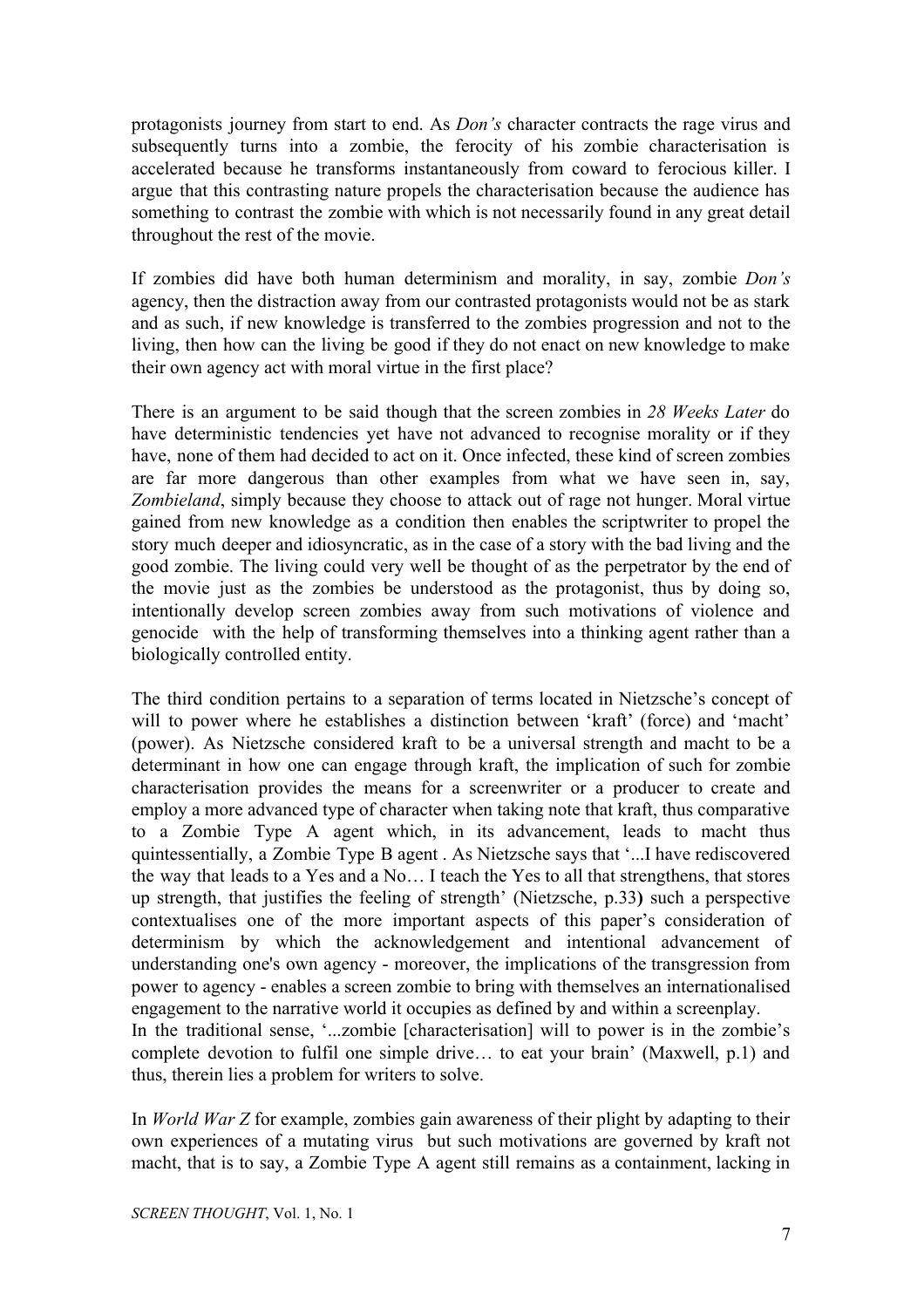an opportunity for progression. In one particular scene, *Gerry Lane* travels to a Scottish medical lab where he is confronted by a population of screen zombies trapped inside the facility who pose a threat to the remaining survivors. While it is clear that the central protagonists are trying to outwit the infected antagonists in order to find an eradication of the pandemic infection, one striking aspect of this movie is that the only main antagonist character who remains constant throughout the movie is the virus itself. There are no singular antagonist characters who journey from start to finish and only when the pandemic's nature changes its behavioural characteristics is when the fate of the protagonists advance forward, obviously, and somewhat not surprisingly, pitted in favour of themselves. It is, of course, non consequential to enact the presence of a recurring character throughout a story in order to demonstrate a Zombie Type B agent however, without the implicit demonstration of macht, screen zombies will arguably remain perpetually restricted.

An observation to support this approach is found in Hewitson's consideration that zombie characters who are featured in contemporary American Western films are 'understood as embracing all creatures who have lost their humanity and have been made subservient, either to the will of another or to their own base physical needs' (Hewitson, p.167). It becomes clear in this regard that the absence of macht is vital in attaining any substantial act of determinism from character development as in, with the case of *World War Z*, the screen zombies are still confined to the story as pests who do not have the capacity to self determine their own actions nor change their agency through free will.

## MODELLING

To come to terms with the impact of these conditions, this paper proposes to enact conceptual modelling to illustrate character structures in the aforementioned movies and then progress to a proposed alternative which seeks to enable a Zombie Type B agent transformation.

To attest the indicators of Zombie Type B, the following classes are adopted.

- The Living  $(L)$
- Zombie Type A (*ZA*)
- Zombie Type B (*ZB*)
- $\bullet$  Event  $(E)$
- The Outbreak (*O*)
- Narrative (*N*)
- Agency  $(Ag)$
- New Knowledge (*NK*)

The additive conditions of such classes are governed by

- Deterministic Values (*Dv*)
- Morality  $(My)$
- Madness (*Mn*)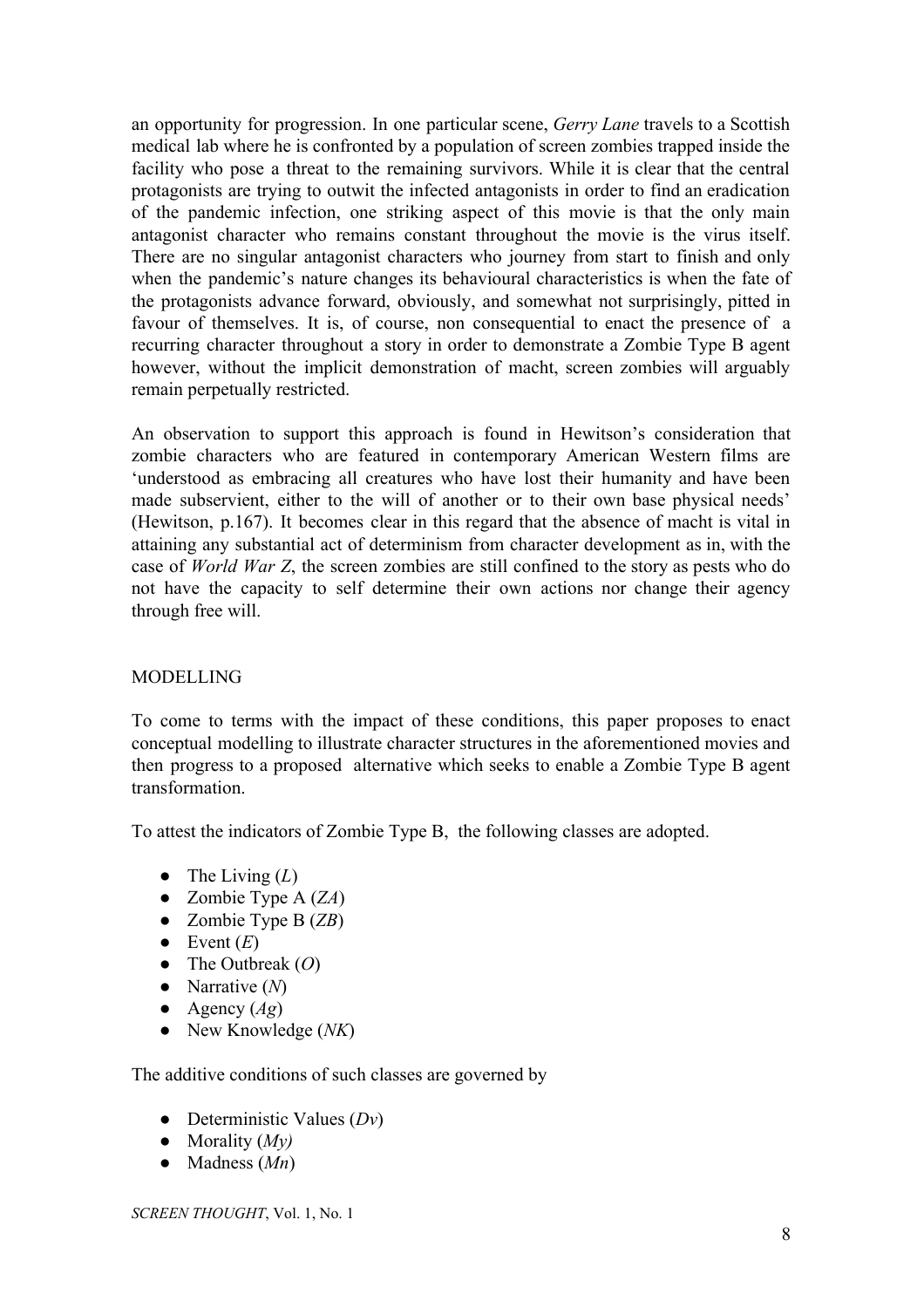These classes and additives are then applied to the four case studies.

 $O + (L) ZA (Ag) + E + L (Ag + Mn + NK + My) = N$ 

Figure 1: Zombie character model of *Shaun of the Dead*.

The *Shaun of the Dead* modelling demonstrates an outbreak which transforms the living into a Zombie Type A agent who experience agency yet are unable to progress in such a state any further than what their restrictions allow. The event is perceived by the living as madness and based on this new knowledge, is determined by the living to be bad through the gauging of morality.

 $O + (L) ZA (Ag + Dv) + E + L (Ag + Mn + NK + My) = N$ 

Figure 2. Zombie character model of *World War Z.*

The *World War Z* modelling demonstrates the same type of equation as with *Shaun of the Dead* however the fundamental difference is that these screen zombies select who they attack. If, for example, they determine that the living are unhealthy, that is, if the living have a virus or an illness, they will then bypass such people and move on. One might argue that these types of zombies are more advanced, and from this, more menacing than those located in *Shaun of the Dead* because they are able to have an awareness of their own agency but also progress this awareness towards deterministic values. While they are selective in who they attack it must be considered that this selectiveness is based on their own instinct to survive rather than on moral judgement.

 $O + (L) ZA (Ag) + E + L (Ag +Dv + NK) = N$ 

Figure 3. Zombie character model of *Zombieland*.

The *Zombieland* modelling demonstrates a slightly different scenario where the undead, much like those in *Shaun of the Dead* and *28 Weeks Later*, exist by indiscriminately killing and eating the living without the additives of determinism and new knowledge. But their effect on the living who have survived the zombie apocalypse is such that the living are presented in the movie to be void of morality as Tallahassee and the other main protagonists share little remorse for killing zombies. In the supermarket scene,for example, Tallahassee gains personal gratification from exterminating zombies in the most violent and impactful method possible. Therefore in Figure 3 the class of morality has been removed from the living's conditions whereas in *28 Weeks Later* and *World War Z* the living do kill zombies indiscriminately but rather, is framed through self defence instead of morbid self gratification.

 $O + ZA (Ag) + E (Mn) + L (Ag + Mn + NK + My) = N$ 

Figure 4: Zombie character model of *28 Weeks Later*, version 1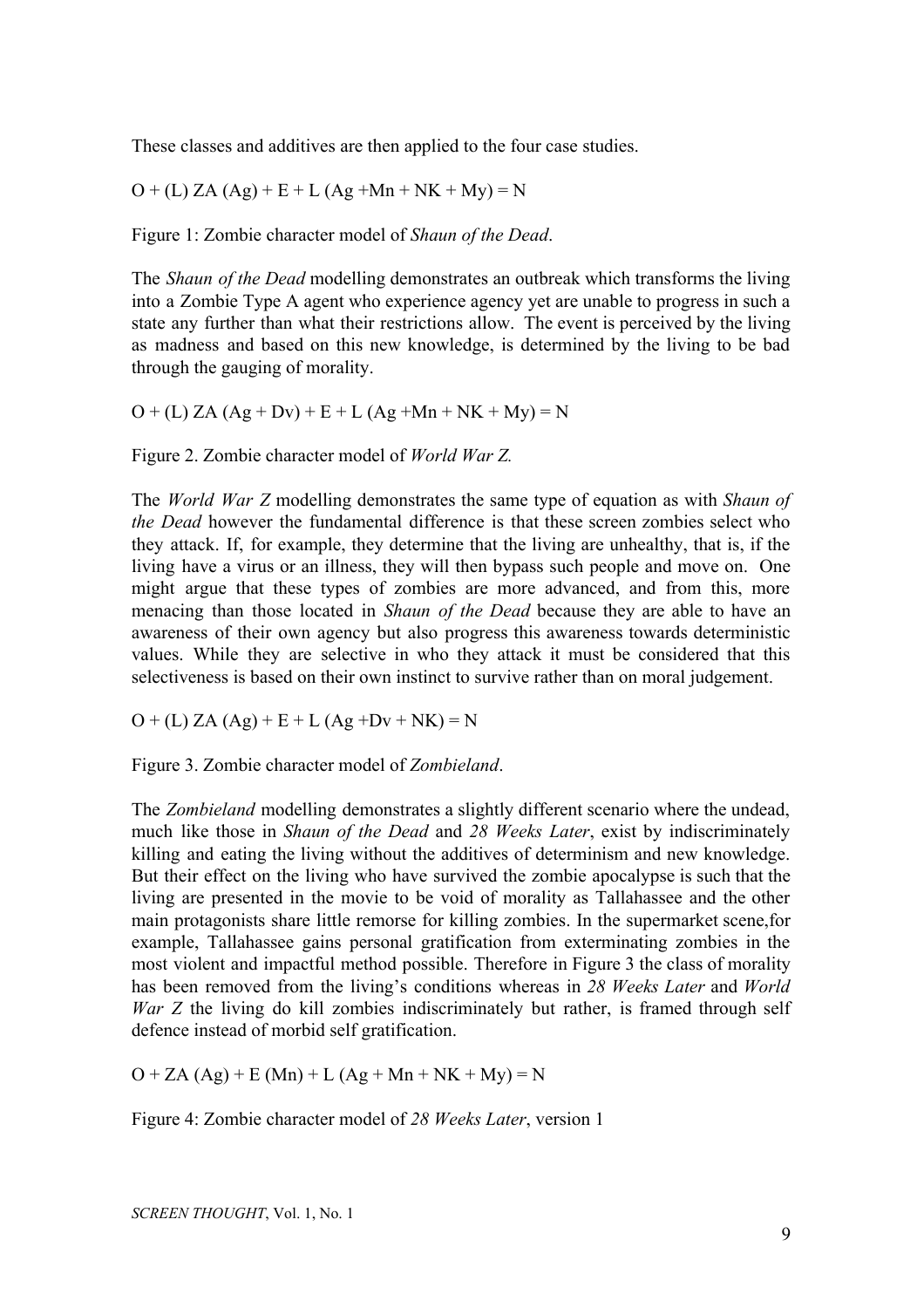The *28 Weeks Later* modelling demonstrates the same equation as that of *Shaun of the Dead* yet differs with *World War Z* because of the zombie's immediate lack of determinate abilities. On screen, there is an argument to suggest there are strong contrasts with *Shaun of the Dead* zombies, namely, that the screen zombies located in *Shaun's* backyard in the second act are more passive when contrasted with the rage virus zombies who appear to have an accelerated state of violence. There is no difference in either of the generic zombie's agencies simply because they both have no shown abilities of determinism beyond their own sense of agency irrespective of such differing levels of passivity. Yet what differs in *28 Weeks Later* is zombie *Don's* evolution into his undead state whereby he demonstrates the ability to reason unlike his other zombie counterparts. There are two key scenes in the movie which demonstrate this; the first is when *Don* exclaims 'Oh' when running with a group of zombies into a building just before an airstrike is called to firebomb London. The second is shortly afterwards, when *Don* appears momentarily to his son then disappears as his children are lead by a small group of survivors to escape the airstrike zone. It is not clear if this was actually *Don* or a plot point to illustrate the child's manifestation of *Don* used as a fear factor for emotional effect yet hypothetically, let us consider it was *Don* appearing for a brief moment.

 $O + ZA (Ag + Mn + Nk + My) + E (Mn) + L (Ag + Mn + NK + My) = N$ 

Figure 5: Zombie character model of *28 Weeks Later*, version 2

*Don's* presence in this scene has great importance for our modelling because all other screen zombies throughout the movie would sight their prey and immediately rush towards them to attack. However, if it actually was *Don* then this demonstrates his ability to not only hold human determinism but also to suggest he was capable of feeling morality yet made a conscious choice *not* enact on its virtue. Thus a second variant of the modelling needs to be considered based on *Don's* hypothetical representation. This leads us to develop *Don's* version 2 model into a Zombie Type B model as seen in Figure 6 below.

 $O + (L)ZA(Ag + Md +Dv + NK + My) + E + L(Ag + Dv + NK + Mn) = N$ 

Figure 6: Zombie Type B proposed narrative.

We see in this instance that the zombies gain equal transformation after madness and deterministic values, which consciously attest new knowledge from such processes to then respond through morality. With that said, there is no guarantee that a screen zombie will enact this knowledge through moral virtue but instead has made a consideration of this knowledge through a moral filter thus, still allowing the zombie to decide if it is or not going to purposely eat people's brains and murder the living.

## **CONCLUSION**

This model, however, is not concerned with convincing zombies themselves within a story that they must use their motives for the common good. Moreover for writers to broaden a level of complexity within their stories and in doing so consider zombie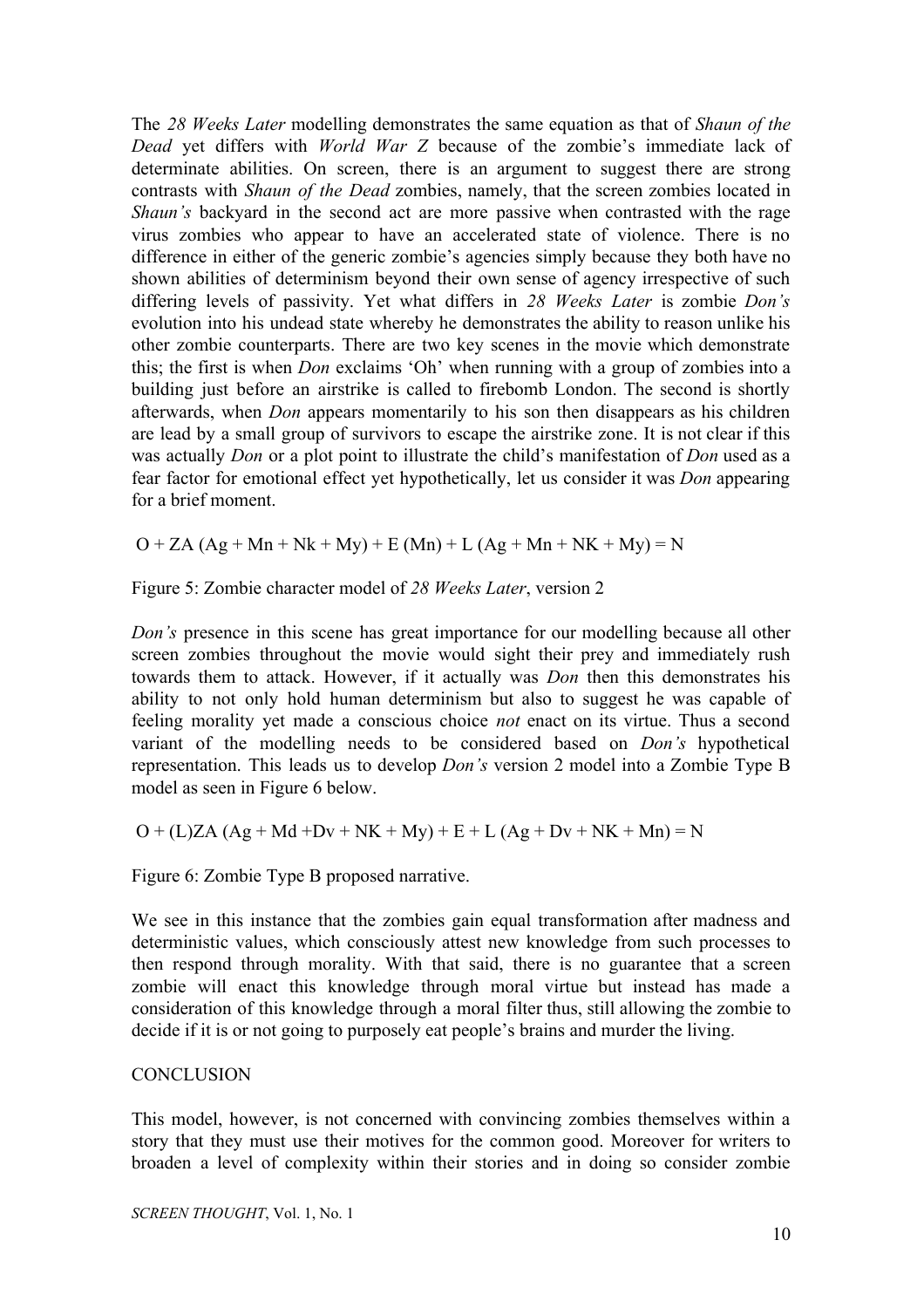characterisation in a more expressive potentiality; to move through an apocalypse scenario without the confinements of stereotypical, albeit homogenised, formulas from the writing genre.

While these examples highlight the existing problem, therein rests an additional issue of how to facilitate the proposed model into a contemporary zombie movie when the restraining factors of profitability and financial risk might impede a studio from taking risks on deviating away from an existing method of formulaic genre which has a demonstrated track record of being extremely profitable. None of the movies referenced as examples in this paper made a financial loss and, from an entertainment perspective, to deviate from a working model that already is a guaranteed method of financial return might seem to be too risky to otherwise undertake. As mainstream cinema is first and foremost an entertainment business, there stands little value in an economic context to take risks on something which is already well established as a low risk transaction for movie investors. With this in mind, mainstream cinema may never change its restrictiveness to employ a Zombie Type B approach due to this very reason. However with the rise of easily accessible indie movies operating outside of the mainstream distribution system, there are examples of script writers, such as Sang-ho Yeon, moving away from Zombie Type A models which gives an audience a far more meaningful approach to the genre as a whole. Notwithstanding, the Korean director's *Train to Busan* (dir. Yeon, 2016) shares equal propensity by challenging traditional notions for zombie characterisation but still replicates the stereotype of the good living as victorious over the bad undead. Yet as this paper is primarily concerned with mainstream contemporary zombie cinema, such instances support the ability to successfully incorporate a Zombie Type B approach. However, through the current formula of zombie mainstream cinema there is much that screenwriters and producers need to advance if we are to at all enable screen zombies to be more than just antagonistic, habitual pests.

Drawing from the proposed models, the economic obstacles likewise present a challenge for scriptwriters and producers, yet such instances will be reduced if these same people might start to think in more broader terms about determinism, morality, and will to power in their own characterisation process. Zombie characters can exist without a confinement to their agency and instead, act as a free-thinking agents throughout a greater defined story. If audiences are to witness such a shift throughout mainstream cinema then such proposals of alternative characterisation can provide a means for more stronger, enriching types of screen zombies who can strengthen a story by transforming the genre into a more engaging cinematic space.

*Dr Shaun Wilson is a Senior Lecturer in the School of Media and Communication at RMIT University. He is a practicing filmmaker, artist and quintessential zombie lover.*